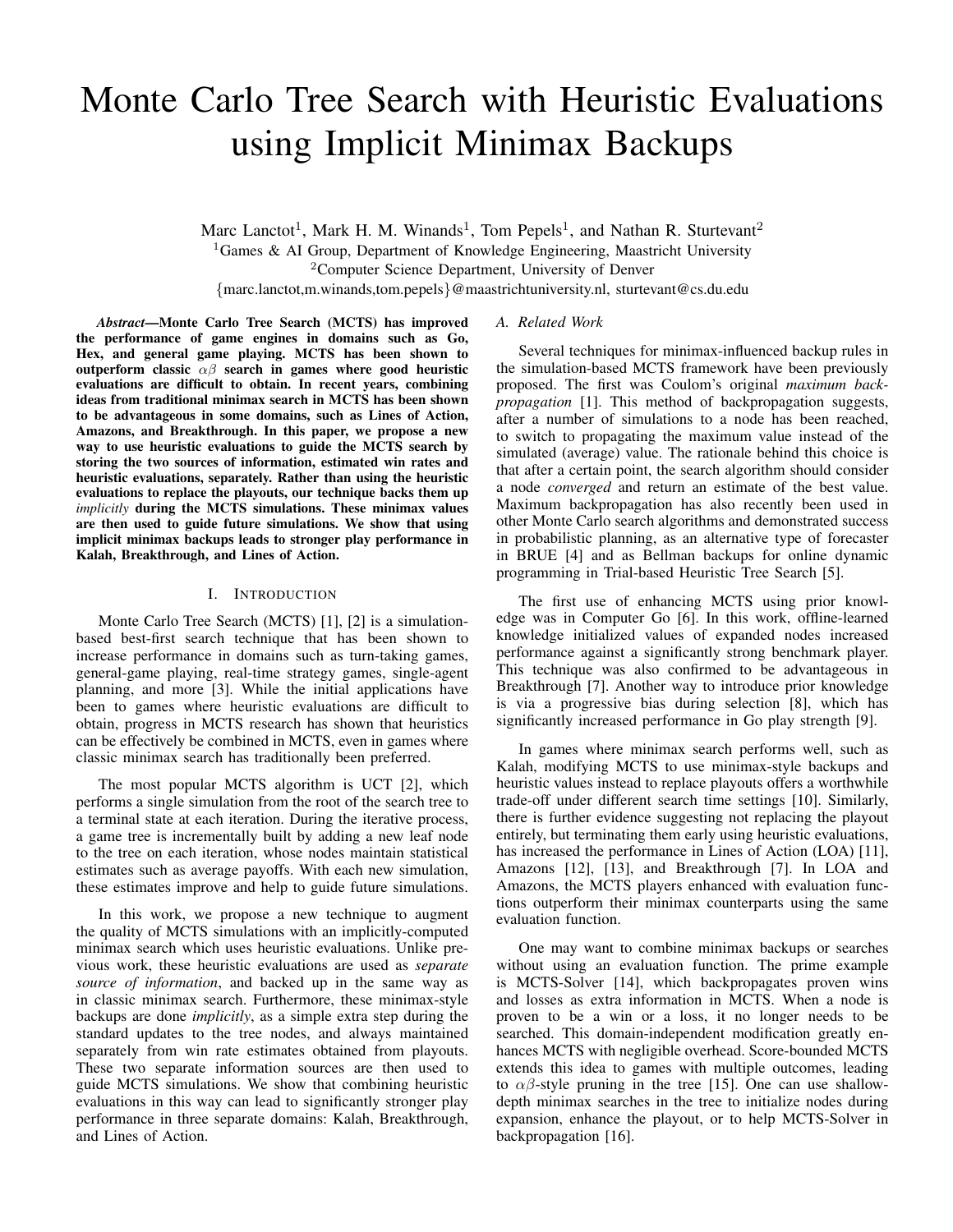Finally, recent work has attempted to explain and identify some of the shortcomings that arise from estimates in MCTS, specifically compared to situations where classic minimax search has historically performed well [17], [18]. Attempts have been made to overcome the problem of *traps* or *optimistic moves*, *i.e.,* moves that initially seem promising but then later prove to be bad, such as sufficiency thresholds [19] and shallow minimax searches [16].

## II. ADVERSARIAL SEARCH IN TURN-TAKING GAMES

A finite deterministic Markov Decision Process (MDP) is 4-tuple  $(S, A, T, R)$ . Here, S is a finite non-empty set of *states*. A is a finite non-empty set of *actions*, where we denote  $A(s) \subseteq A$  the set of available actions at state s.  $\mathcal{T}$  :  $\mathcal{S} \times \mathcal{A} \mapsto \Delta \mathcal{S}$  is a *transition function* mapping each state and action to a distribution over successor states. Finally,  $\mathcal{R} : \mathcal{S} \times \mathcal{A} \times \mathcal{S} \mapsto R$  is a *reward function* mapping (state, action, successor state) triplets to numerical rewards.

A two-player perfect information game is an MDP with a specific form. Denote  $\mathcal{Z} = \{s \in \mathcal{S} : \mathcal{A}(s) = \emptyset\} \subset \mathcal{S}$  the set of *terminal states*. In addition, for all nonterminal states  $s' \in S - \mathcal{Z}, \ \mathcal{R}(s, a, s') = 0.$  There is a *player identity function*  $\tau : \mathcal{S} - \mathcal{Z} \mapsto \{1, 2\}$ . The rewards  $\mathcal{R}(s, a, s')$  are always with respect to the same player and we assume zerosum games so that rewards with respect to the opponent player are simply negated. In this paper, we assume fully deterministic domains, so  $\mathcal{T}(s, a)$  maps s to a single successor state. However, the ideas proposed can be easily extended to domains with stochastic transitions. When it is clear from the context and unless otherwise stated, we denote  $s' = \mathcal{T}(s, a)$ .

Monte Carlo Tree Search (MCTS) is a simulation-based best-first search algorithm that incrementally builds a tree, G, in memory. Each search starts with from a *root state*  $s_0 \in S - \mathcal{Z}$ , and initially sets  $\mathcal{G} = \emptyset$ . Each simulation samples a trajectory  $\rho = (s_0, a_0, s_1, a_1, \cdots, s_n)$ , where  $s_n \in \mathcal{Z}$  unless the playout is terminated early. The portion of the  $\rho$  where  $s_i \in \mathcal{G}$  is called the *tree portion* and the remaining portion is called the *playout portion*. In the tree portion, actions are chosen according to some *selection policy*. The first state encountered in the playout portion is *expanded*, added to G. The actions chosen in the playout portion are determined by a specific *playout policy*. States  $s \in \mathcal{G}$  are referred to as *nodes* and statistics are maintained for each node s: the cumulative reward,  $r_s$ , and visit count,  $n_s$ . By popular convention, we define  $r_{s,a} = r_{s'}$  where  $s' = \mathcal{T}(s, a)$ , and similarly  $n_{s,a} = n_{s'}$ . Also, we use  $r_s^{\tau}$  to denote the reward at state s with respect *to player*  $\tau(s)$ .

Let  $Q(s, a)$  be an estimator for the value of state-action pair  $(s, a)$ , where  $s \in \mathcal{A}(s)$ . One popular estimator is the observed mean  $Q(s, a) = r_{s,a}^{\tau}/n_{s,a}$ . The most widely-used selection policy is based on a bandit algorithm called Upper Confidence Bounds (UCB) [20], used in adaptive multistage sampling [21] and in UCT [2], which selects action  $a'$  using

$$
a' = \underset{a \in \mathcal{A}(s)}{\operatorname{argmax}} \left\{ \hat{Q}(s, a) + C \sqrt{\frac{\ln n_s}{n_{s, a}}} \right\},\tag{1}
$$

where  $C$  is parameter determining the weight of exploration.

## III. IMPLICIT MINIMAX BACKUPS IN MCTS

Our proposed technique is based on the following principle: if an evaluation function is available, then it should be possible to augment MCTS to make use of it for a potential gain in performance. Suppose we are given an evaluation function  $v<sub>0</sub>(s)$  whose range is the same as that of the reward function R. How should MCTS make use of this information? We propose a simple and elegant solution: add another value to maintain at each node, the *implicit minimax evaluation with respect to player*  $\tau(s)$ ,  $v_s^{\tau}$ , with  $v_{s,a}^{\tau}$  defined similarly as above. This new value at node s *only* maintains a heuristic minimax value built from the evaluations of subtrees below s. During backpropagation,  $r_s$  and  $n_s$  are updated in the usual way, and additionally  $v_s^{\tau}$  is updated using minimax backup rule based on children values. Then, similarly to RAVE [6], rather than using  $\ddot{Q} = Q$  for selection in Equation 1, we use

$$
\hat{Q}^{IM}(s,a) = (1 - \alpha) \frac{r_{s,a}^{\tau}}{n_{s,a}} + \alpha v_{s,a}^{\tau},
$$
\n(2)

where  $\alpha$  weights the influence of the heuristic minimax value.

The entire process is summarized in Algorithm 1. There are a few simple additions to standard MCTS, located on lines 2, 8, 13, and 14. During selection,  $\hat{Q}^{IM}$  from Equation 2 replaces Q in Equation 1. During backpropagation, the implicit minimax evaluations  $v_s^{\tau}$  are updated based on the children's values. For simplicity, a single max operator is used here since the evaluations are assumed to be in view of player  $\tau(s)$ . Depending on the implementation, the signs of rewards may depend on  $\tau(s)$ and/or  $\tau(s')$ . For example, a negamax implementation would include sign inversions at the appropriate places to ensure that the payoffs are in view of the current player at each node. Finally, EXPAND adds all children nodes to the tree, sets their implicit minimax values to their initial heuristic values on line 13, and does a one-ply backup on line 14. A more memoryefficient implementation could add just a single child without fundamentally changing the algorithm, as was done in our experiments in Lines of Action.

In essence, this defines a new *information scheme* where each node is augmented with heuristic estimates which are backed-up differently than the Monte Carlo statistics. When MCTS-Solver is enabled, proven values take precedence in the selection policy and the resulting scheme is informative and consistent [22], so Algorithm 1 converges to the optimal choice eventually. However, before a node becomes a proven win or loss, the implicit minimax values act like an heuristic approximation of MCTS-Solver for the portion of the search tree that has not reached terminal states.

## IV. EMPIRICAL EVALUATION

In this section, we thoroughly evaluate the practical performance of the implicit minimax backups technique. Before reporting head-to-head results, we first describe our experimental setup and summarize the techniques that have been used to improve playouts. We then present results on three game domains: Kalah, Breakthrough, and Lines of Action.

Unless otherwise stated, our implementations expand a new node every simulation, the first node encountered that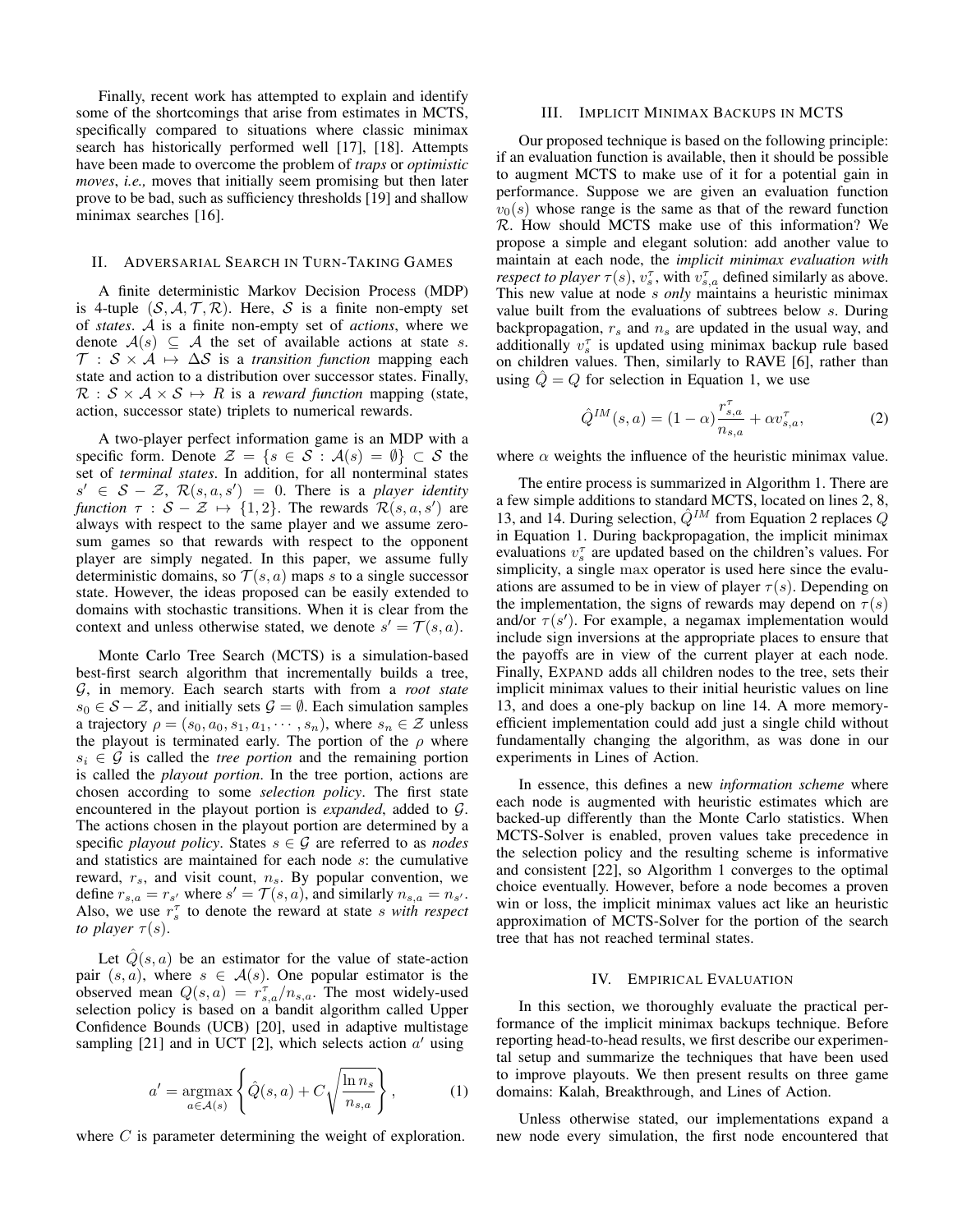```
1 SELECT(s):
2 Let A' be the set of actions a \in \mathcal{A}(s) maximizing
        \hat{Q}^{IM}(s,a)+C\sqrt{\frac{\ln n_s}{n_{s,a}}}3 return a' \sim UNIFORM(A')4
5 UPDATE(s, r):
6 r_s \leftarrow r_s + r7 n_s \leftarrow n_s + 18 v_s^{\tau} \leftarrow \max_{a \in \mathcal{A}(s)} v_{s,a}^{\tau}9
10 SIMULATE(s_{parent}, a_{parent}, s):
11 if \exists a \in \mathcal{A}(s), s' = \mathcal{T}(s, a) \notin \mathcal{G} then
12 EXPAND(s)13 for a \in \mathcal{A}(s), s' = \mathcal{T}(s, a) do v_{s'} \leftarrow v_0(s')14 v_s^{\tau} \leftarrow \max_{a \in \mathcal{A}(s)} v_{s,a}^{\tau}15 r \leftarrow \text{PLANOUT}(s)16 \text{UPDATE}(s, r)17 return r18 else
19 if s \in \mathcal{Z} then return \mathcal{R}(s_{parent}, a_{parent}, s)20 a \leftarrow \text{SELECT}(s)21 s' \leftarrow \mathcal{T}(s, a)22 r \leftarrow \text{SIMULATE}(s, a, s')23 \text{UPDATE}(s, r)24 return r25
26 MCTS(s_0):
27 while time left do SIMULATE(-, -, s_0)28 return \arg\max_{a \in \mathcal{A}(s_0)} n_{s_0,a}
```
Algorithm 1: MCTS with implicit minimax backups.

is not in the tree. MCTS-Solver is enabled in all of the experiments since its overhead is negligible and never decreases performance. After the simulations, the move with the highest visit count is chosen on line 28. Rewards are in  $\{-1,0,1\}$ representing a loss, draw, and win. Evaluation function values are scaled to  $[-1, 1]$  by passing a domain-dependent score differences through a cache-optimized sigmoid function. When simulating, a single game state is modified and moves are undone when returning from the recursive call. Whenever possible, evaluation functions are updated incrementally. All of the experiments include swapped seats to ensure that each player type plays an equal number of games as first player and as second player. All reported win rates are over 1000 played games and search time is set to 1 second unless specifically stated otherwise. Domain-dependent playout policies and optimizations are reported in each subsection.

We compare to and combine our technique with a number of other ones to include domain knowledge. A popular recent technique is *early playout terminations*. When a leaf node of the tree is reached, a fixed-depth early playout termination, hereby abbreviated to "fetx", plays  $x$  moves according to the playout policy resulting in state s, and then terminates the playout returning  $v_0(s)$ . This method has shown to improve performance against standard MCTS in Amazons, Kalah, and Breakthrough [7], [10], [13].

A similar technique is *dynamic early terminations*, which periodically checks the evaluation function (or other domain-

TABLE I: Enhancements tested in Kalah (K), Breakthrough (B), and Lines of Action (L).

| Enhancement / Setting           | Abbr.             | K | в |  |
|---------------------------------|-------------------|---|---|--|
| Improved playout policy         | 1pp               |   |   |  |
| Early playout termination       | $f$ et $x$        |   |   |  |
| Dynamic early termination       | $\det x$          |   |   |  |
| $\epsilon$ -greedy playouts     | $e$ ge $\epsilon$ |   |   |  |
| Node priors                     | np                |   |   |  |
| Maximum backpropagation         |                   |   |   |  |
| Progressive bias                | <b>PR</b>         |   |   |  |
| $\alpha\beta$ playouts          |                   |   |   |  |
| Implicit minimax backups        | $im\alpha$        |   |   |  |
| Simple evaluation function      | efRS, efMS        |   |   |  |
| Sophisticated ev. function      | efLH, efWB        |   |   |  |
| Baseline pl. $(ege0.1, det0.5)$ | Ы                 |   |   |  |
| Alt. baseline (ipp,fet20,np)    | hl'               |   |   |  |

dependent features) terminating only when some condition is met. This approach has been used as a "mercy rule" in Go [23] and quite successfully in Lines of Action [24]. In our version, which we abbreviate "detx", a playout is terminated and returns 1 if  $v_0(s) \geq x$  and  $-1$  if  $v_0(s) \leq -x$ . Another option is to use an  $\epsilon$ -greedy playout policy that chooses a successor randomly with probability  $\epsilon$  and successor state with the largest evaluation with probability  $1 - \epsilon$ , with improved performance in Chinese Checkers [25], [26], abbreviated "ege $\epsilon$ ".

To facilitate the discussion, we refer to each enhancement and setting using different labels. These enhancements and labels are described in the text that follows. But, we also include, for reference, a summary of each in Table I.

Experiments are performed in three domains: Kalah, Breakthrough, and Lines of Action. Example images of each game are shown in Appendix  $A<sup>1</sup>$  To tune parameters in Kalah and Breakthrough, hierarchical elimination tournaments are run where each head-to-head match consisted of at least 200 games with seats swapped halfway. Detailed results of these tournaments and comparisons are contained in Appendix B.<sup>1</sup>

## *A. Kalah*

Kalah is a turn-taking game in the Mancala family of games. Each player has six houses, each initially containing four stones, and a store on the endpoint of the board, initially empty. On their turn, a player chooses one of their houses, removes all the stones in it, and "sows" the stones one per house in counter-clockwise fashion, skipping the opponent's store. If the final stone lands in the player's store, that player gets another turn, and there is no limit to the number of consecutive turns taken by same player. If the stone ends on a house owned by the player that contains no stones, then that player captures all the stones in the adjacent opponent house, putting it into the player's store. The game plays until one player's houses are all empty; the opponent then moves their remaining stones to their store. The winner is the player who has collected the most stones in their store. Kalah has been

<sup>&</sup>lt;sup>1</sup>Appendices are included in  $[27]$ .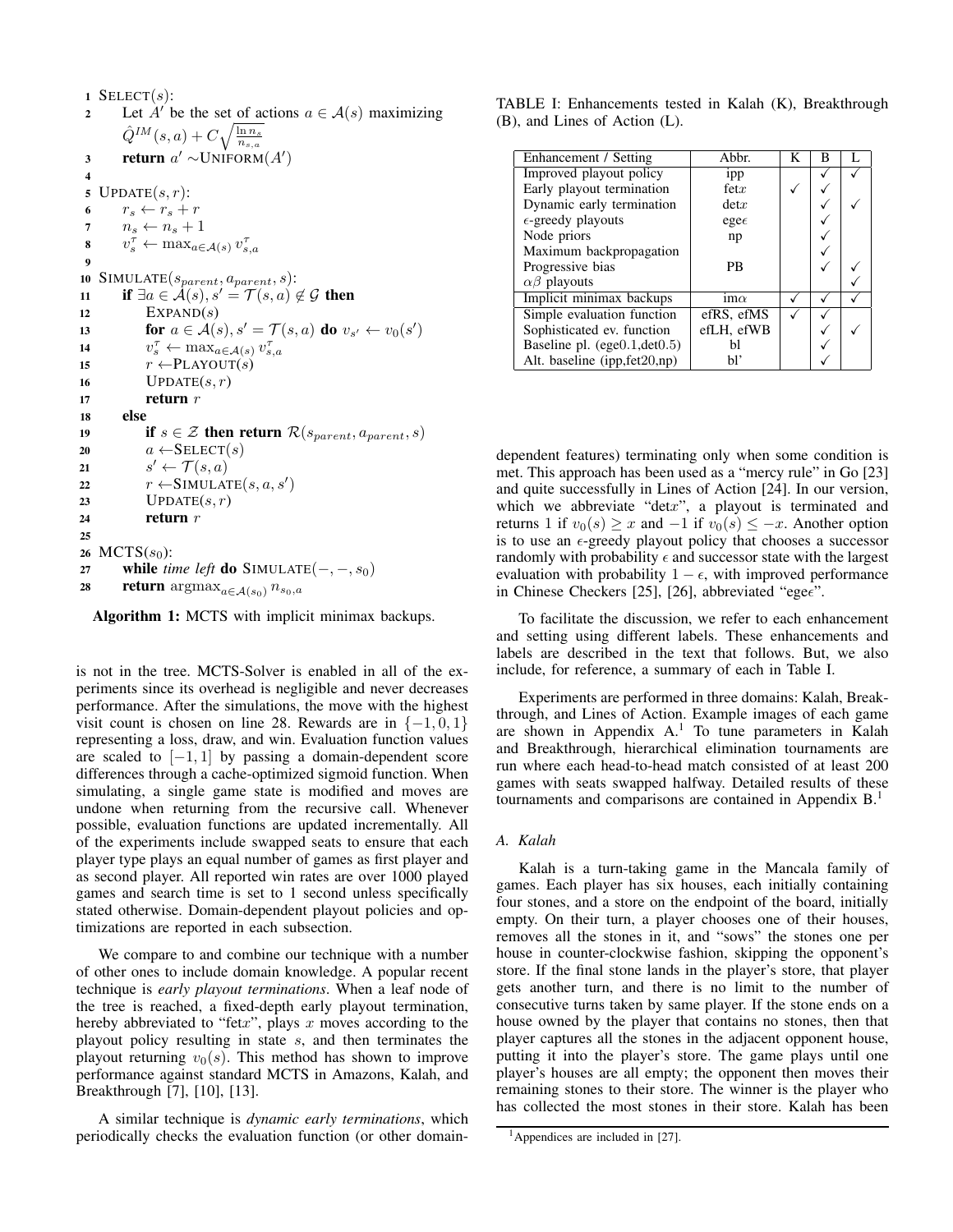Performance of MCTS(fet4,imα) vs. MCTS(fet4) in Kalah



Fig. 1: Results in Kalah. Playouts use fet4. Each data point is based on roughly 1000 games.

weakly solved for several different variants of Kalah [28], and was used as a domain to compare MCTS variants to classic minimax search [10].

In running experiments from the initial position, we observed a noticeable first-player bias. Therefore, as was done in [10], our experiments produce random starting board positions without any stones placed in the stores. Competing players play one game and then swap seats to play a second game using the same board. A player is declared a winner if that player won one of the games and at least tied the other game. If the same side wins both games, the game is discarded.

The default playout policy chooses a move uniformly at random. We determined which playout enhancement led to the best player. Tournament results revealed that a fet4 early termination worked best. The evaluation function was the same one used in [10], the difference between stones in each player's stores. Results with one second of search time are shown in Figure 1. Here, we notice that within the range  $\alpha \in [0.1, 0.5]$ there is a clear advantage in performance when using implicit minimax backups against the base player.

## *B. Breakthrough*

Breakthrough is a turn-taking alternating move game played on an 8-by-8 chess board. Each player has 16 identical pieces on their first two rows. A piece is allowed to move forward to an empty square, either straight or diagonal, but may only capture diagonally like Chess pawns. A player wins by moving a single piece to the furthest opponent row.

Breakthrough was first introduced in general game-playing competitions and has been identified as a domain that is particularly difficult for MCTS due to traps and uninformed playouts [19]. Our playout policy always chooses one-ply "decisive" wins and prevents immediate "anti-decisive" losses [29]. Otherwise, a move is selected non-uniformly at random, where capturing undefended pieces are four times more likely than other moves. MCTS with this *improved playout policy* (abbreviated "ipp") beats the one using uniform random 94.3% of the time. This playout policy leads to a clear improvement Performance of MCTS(bl,imα) vs. MCTS(bl) in Breakthrough



Performance of MCTS(bl,np,imα) vs. MCTS(bl,np) in Breakthrough



Fig. 2: Results in Breakthrough against baseline player MCTS(ege0.1,det0.5). Each point represents 1000 games. The top graph excludes node priors, bottom graph includes node priors.

over random playouts, and so it is enabled by default from this point on.

In Breakthrough, two different evaluation functions were used. The first one is a simple one found in Maarten Schadd's thesis [30] that assigns each piece a score of 10 and the further row achieved as 2.5, which we abbreviate "efMS". The second one is the more sophisticated one giving specific point values for each individual square per player described in a recent paper by Lorentz & Horey [7], which we abbreviate "efLH". We base much of our analysis in Breakthrough on the Lorentz & Horey player, which at the time of publication had an ELO rating of 1910 on the Little Golem web site.

Our first set of experiments uses the simple evaluation function, efMS. At the end of this subsection, we include experiments for the sophisticated evaluation function efLH.

We first determined the best playout strategy amongst fixed and dynamic early terminations and  $\epsilon$ -greedy playouts. Our best fixed early terminations player was fet20 and best  $\epsilon$ -greedy player was ege0.1. Through systematic testing on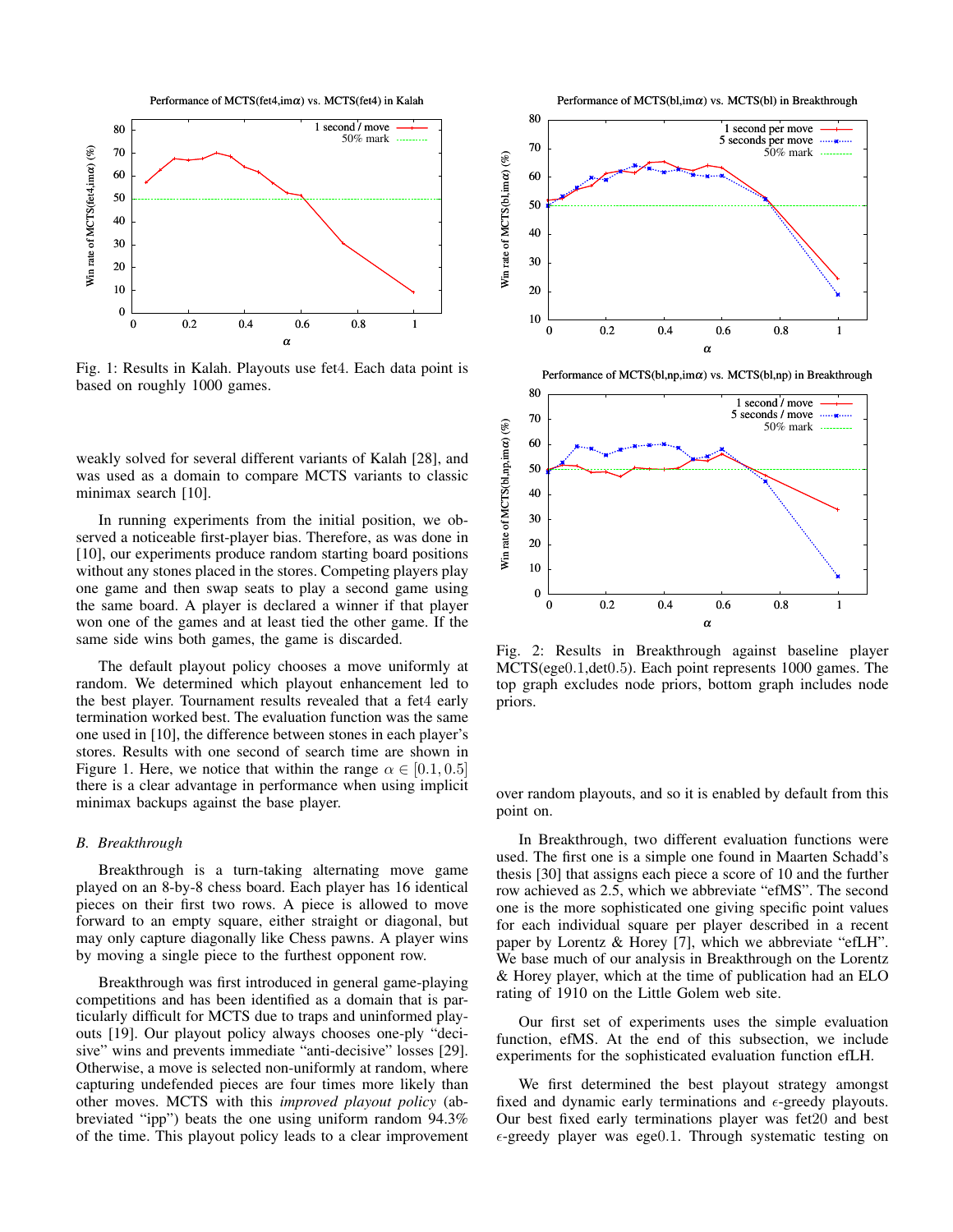1000 games per pairing, we determined that the best playout policy when using efMS is the combination (ege0.1,det0.5). The detailed test results are found in Appendix B in [27]. To ensure that this combination of early termination strategies is indeed superior to just the improved playout policy on its own, we also played MCTS(ege0.1,det0.5) against MCTS(ipp). MCTS(ege0.1,det0.5) won 68.8% of these games. MCTS(ege0.1,det0.5) is the best baseline player that we could produce given three separate parameter-tuning tournaments, for all the playout enhancements we have tried using efMS, over thousands of played games. Hence, we use it as our primary benchmark for comparison in the rest of our experiments with efMS. For convenience, we abbreviate this baseline player (MCTS(ege0.1,det0.5)) to MCTS(bl).

We then played MCTS with implicit minimax backups,  $MCTS(bl,im\alpha)$ , against  $MCTS(bl)$  for a variety different values for  $\alpha$ . The results are shown in the top of Figure 2. Implicit minimax backups give an advantage for  $\alpha \in [0.1, 0.6]$  under both one- and five-second search times. When  $\alpha > 0.6$ ,  $MCTS(bl, im\alpha)$  acts like greedy best-first minimax. To verify that the benefit was not only due to the optimized playout policy, we performed two experiments. First, we played MCTS without playout terminations, MCTS(ipp,im0.4) against MCTS(ipp). MCTS(ipp,im0.4) won 82.3% of these games. We then tried giving both players fixed early terminations, and played MCTS(ipp,fet20,im0.4) versus MCTS(ipp,fet20). MCTS(ipp,fet20,im0.4) won 87.2% of these games.

The next question was whether the mixing static evaluation values themselves  $(v_0(s))$  at node s was the source of the benefit or whether the minimax backup values  $(v_s^{\tau})$  were the contributing factor. Therefore, we tried MCTS(bl, im0.4) against a baseline player that uses constant bias over the static evaluations, *i.e.,* uses

$$
\hat{Q}^{CB}(s,a) = (1-\alpha)Q + \alpha v_0(s'), \text{ where } s' = \mathcal{T}(s,a),
$$

and also against a player using a progressive bias of the implicit minimax values, *i.e.,*

$$
\hat{Q}^{PB}(s,a) = (1 - \alpha)Q + \alpha v_{s,a}^{\tau}/(n_{s,a} + 1),
$$

with  $\alpha = 0.4$  in both cases. MCTS(bl,im0.4) won 67.8% against MCTS(bl, $\hat{Q}^{CB}$ ). MCTS(bl,im0.4) won 65.5% against MCTS(bl, $\hat{Q}^{PB}$ ). A different decay function for the weight placed on  $v_s^{\tau}$  could further improve the advantage of implicit minimax backups. We leave this as a topic for future work.

We then evaluated MCTS(im0.4) against *maximum backpropagation* proposed as an alternative backpropagation in the original MCTS work [1]. This enhancement modifies line 24 of the algorithm to the following:

if 
$$
n_s \geq T
$$
 then return  $\max_{a \in \mathcal{A}(s)} \hat{Q}(s, a)$  else return r.

The results for several values of  $T$  are given in Table III.

Another question is whether to prefer implicit minimax backups over *node priors* (abbreviated np) [6], which initializes each new leaf node with wins and losses based on prior knowledge. Node priors were first used in Go, and have also used in path planning problems [31]. We use the scheme

| Player A                                      | <b>Player B</b>                      | A Wins $(\%)$    |  |  |  |
|-----------------------------------------------|--------------------------------------|------------------|--|--|--|
| $\overline{\text{MCTS}}$ (ipp)                | MCTS(random playouts)                | $94.30 \pm 1.44$ |  |  |  |
| Experiments using only efMS                   |                                      |                  |  |  |  |
| MCTS(ege0.1, det0.5)                          | $\overline{\text{MCTS}(\text{ipp})}$ | $68.80 \pm 2.88$ |  |  |  |
| MCTS(ipp, im0.4)                              | MCTS(ipp)                            | $82.30 \pm 2.37$ |  |  |  |
| MCTS(ipp, fet20, im0.4)                       | $MCTS$ (ipp, fet $20$ )              | $87.20 \pm 2.07$ |  |  |  |
| MCTS(b1, im0.4)                               | $MCTS(bl,\hat{Q}^{CB})$              | $67.80 \pm 2.90$ |  |  |  |
| MCTS(bl, im0.4)                               | $MCTS(bl,\hat{Q}^{PB})$              | $65.50 \pm 2.95$ |  |  |  |
| MCTS(bl, im0.6)                               | MCTS(bl)                             | $63.30 \pm 2.99$ |  |  |  |
| MCTS(bl, im0.6, np)                           | MCTS(bl)                             |                  |  |  |  |
| Experiments using efMS and efLH               |                                      |                  |  |  |  |
| MCTS(efMS,bl)                                 | MCTS(efLH.bl')                       | $40.20 \pm 3.04$ |  |  |  |
| MCTS(efMS, bl, np)                            | MCTS(efLH.bl')                       | $78.00 \pm 2.57$ |  |  |  |
| MCTS(efMS,bl,np,im0.4)                        | MCTS(efLH,bl')                       | $84.90 \pm 2.22$ |  |  |  |
| MCTS(efMS, bl, im0.4)<br>MCTS(efLH,bl',im0.6) |                                      | $53.40 \pm 2.19$ |  |  |  |

TABLE II: Summary of results in Breakthrough, with 95% confidence intervals.

|      | $T$ (in thousands) |     |      |  |  |  |
|------|--------------------|-----|------|--|--|--|
| Time |                    | U.S |      |  |  |  |
| 1s   |                    |     | 69.1 |  |  |  |

TABLE III: Win rates  $(\%)$  of MCTS(bl,im $(0.4)$ ) vs. max backpropagation in Breakthrough, for  $T \in \{100, \dots, 30000\}$ .

that worked well in [7] which takes into account the safety of surrounding pieces, and scales the counts by the time setting (10 for one second, 50 for five seconds). We ran an experiment against the baseline player with node priors enabled, MCTS(bl,im $\alpha$ ,np) versus MCTS(bl,np). The results are shown at the bottom of Figure 2. When combined at one second of search time, implicit minimax backups still seem to give an advantage for  $\alpha \in [0.5, 0.6]$ , and at five seconds gives an advantage for  $\alpha \in [0.1, 0.6]$ . To verify that the combination is complementary, we played MCTS(bl,im0.6) with and without node priors each against the baseline player. The player with node priors won 77.9% and the one without won 63.3%.

A summary of these comparisons is given in Table II.

# *MCTS Using Lorentz & Horey Evaluation Function*

We now run experiments using the more sophisticated evaluation function from [7], efLH, that assigns specific piece count values depending on their position on the board. Rather than repeating all of the above experiments, we chose simply to compare baselines and to repeat the initial experiment, all using 1 second of search time.

The best playout with this evaluation function is fet20 with node priors, which we call the alternative baseline, abbreviated bl'. That is, we abbreviate MCTS(ipp,fet20,np) to MCTS(bl'). We rerun the initial  $\alpha$  experiment using the alternative baseline, which uses the Lorentz & Horey evaluation function, to find the best implicit minimax player using this more sophisticated evaluation function. Results are shown in Figure 3. In this case the best range is  $\alpha \in [0.5, 0.6]$  for one second and  $\alpha \in$  $[0.5, 0.6]$  for five seconds. We label the best player in this figure using the alternative baseline MCTS(efLH,bl',im0.6).

In an effort to explain the relative strengths of each evaluation function, we then compared the two baseline players. Our baseline MCTS player, MCTS(efMS,bl), wins 40.2% of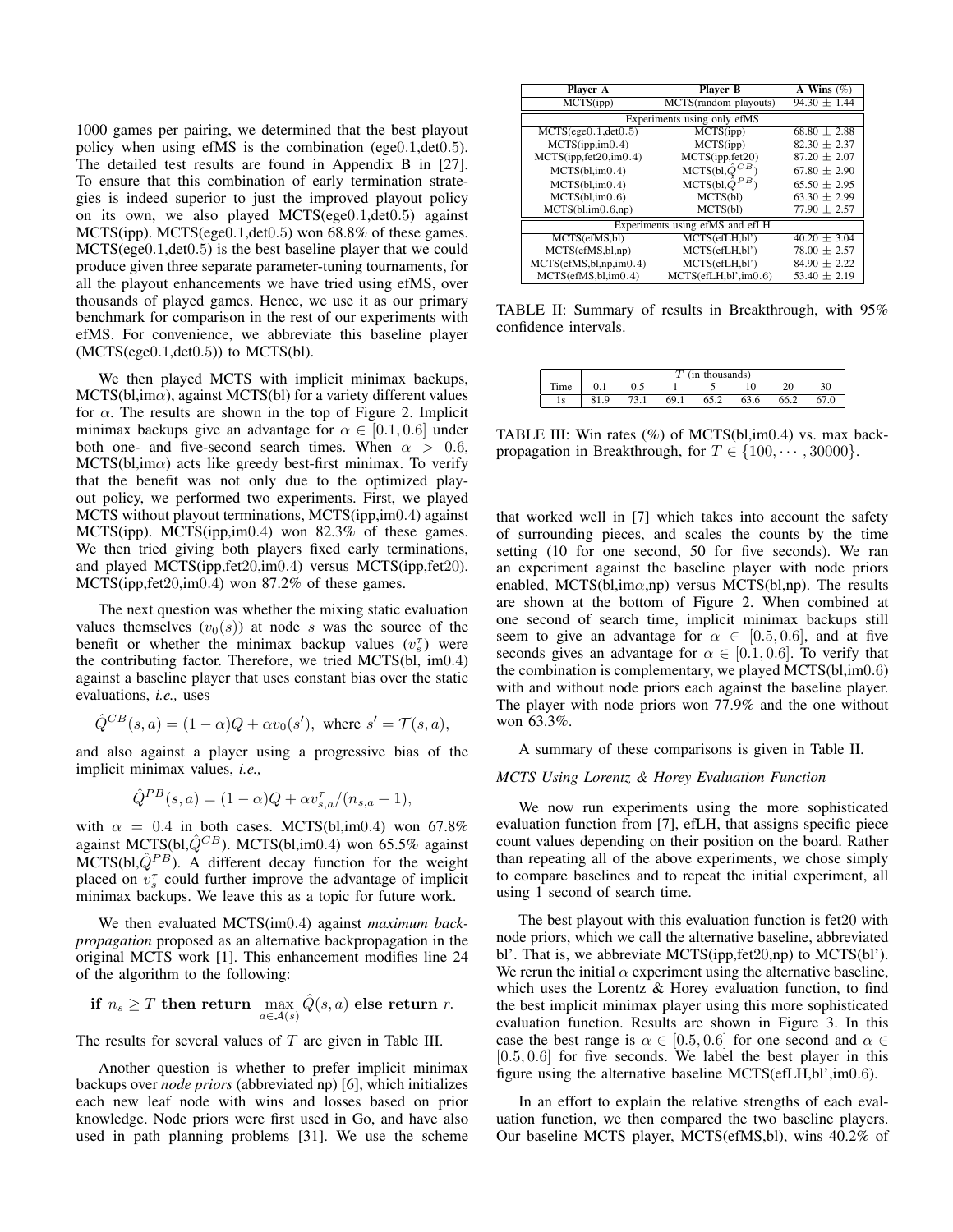

Fig. 3: Results of varying  $\alpha$  in Breakthrough using the alternative baseline player. Each point represents 1000 games.

games against the alternative baseline, MCTS(efLH,bl'). When we add node priors, MCTS(efMS,bl,np) wins 78.0% of games against MCTS(efLH,bl'). When we also add implicit minimax backups ( $\alpha = 0.4$ ), the win rate of MCTS(efMS,bl,im $0.4$ ,np) versus MCTS(efLH,bl') rises again to 84.9%. Implicit minimax backups improves performance against a stronger benchmark player, even when using a simpler evaluation function.

We then played 2000 games of the two best players for the respective evaluation functions against each other, that is we played MCTS(efMS,bl,np,im0.4) against<br>MCTS(efLH,bl',im0.6). MCTS(efMS,bl,np,im0.4) wins  $MCTS(efMS,bl,np,im0.4)$  wins 53.40% of games. Given these results, it could be that a more defensive and less granular evaluation function is preferred in Breakthrough when given only 1 second of search time. The results in our comparison to  $\alpha\beta$  in the next subsection seem to suggest this as well.

### *Comparison to* αβ *Search*

A natural question is how MCTS with implicit minimax backups compares to  $\alpha\beta$  search. So, here we compare MCTS with implicit minimax backups versus  $\alpha\beta$  search. Our  $\alpha\beta$ search player uses iterative deepening and a static move ordering. The static move ordering is based on the same information used in the improved playout policies: decisive and anti-decisive moves are first, then captures of defenseless pieces, then all other captures, and finally regular moves. The results are listed in Table IV.

The first observation is that the performance of MCTS (vs.  $\alpha\beta$ ) increases as search time increases. This is true in all cases, using either evaluation function, with and without implicit minimax backups. This is similar to observations in Lines of Action [32] and multiplayer MCTS [25], [33].

The second observation is that  $MCTS(\text{im}\alpha)$  performs significantly better against  $\alpha\beta$  than the baseline player at the same search time. Using efMS in Breakthrough with 5 seconds of search time, MCTS(im0.4) performs significantly better than both the baseline MCTS player and  $\alpha\beta$  search on their own.

| Ev. Func. | Player               | Opp.                 | $\boldsymbol{n}$ | t(s) | Res. $(\%)$ |
|-----------|----------------------|----------------------|------------------|------|-------------|
| (Both)    | $\alpha\beta$ (efMS) | $\alpha\beta$ (efLH) | 2000             |      | 70.40       |
| (Both)    | $\alpha\beta$ (efMS) | $\alpha\beta$ (efLH) | 500              | 5    | 53.40       |
| (Both)    | $\alpha\beta$ (efMS) | $\alpha\beta$ (efLH) | 400              | 10   | 31.25       |
| efMS      | MCTS(b1)             | $\alpha\beta$        | 2000             | 1    | 27.55       |
| efMS      | MCTS(bl)             | $\alpha\beta$        | 1000             | 5    | 39.00       |
| efMS      | MCTS(bl)             | $\alpha\beta$        | 500              | 10   | 47.60       |
| efMS      | MCTS(bl, im0.4)      | $\alpha\beta$        | 2000             | 1    | 45.05       |
| efMS      | MCTS(bl, im0.4)      | $\alpha\beta$        | 1000             | 5    | 61.60       |
| efMS      | MCTS(bl, im0.4)      | $\alpha\beta$        | 500              | 10   | 61.80       |
| effLH     | MCTS(b1')            | $\alpha\beta$        | 2000             | 1    | 7.90        |
| efLH      | MCTS(b1')            | $\alpha\beta$        | 1000             | 5    | 10.80       |
| efLH      | MCTS(b1')            | $\alpha\beta$        | 500              | 10   | 12.60       |
| efLH      | MCTS(b1')            | $\alpha\beta$        | 500              | 20   | 18.80       |
| efLH      | MCTS(b1')            | $\alpha\beta$        | 500              | 30   | 19.40       |
| efLH      | MCTS(b1')            | $\alpha\beta$        | 500              | 60   | 24.95       |
| efLH      | MCTS(b1')            | $\alpha\beta$        | 130              | 120  | 25.38       |
| effLH     | MCTS(b1',im0.6)      | $\alpha\beta$        | 2000             | 1    | 28.95       |
| efLH      | MCTS(b1',im0.6)      | $\alpha\beta$        | 1000             | 5    | 39.30       |
| efLH      | MCTS(b1',im0.6)      | $\alpha\beta$        | 500              | 10   | 41.20       |
| efLH      | MCTS(b1',im0.6)      | $\alpha\beta$        | 500              | 20   | 45.80       |
| efLH      | MCTS(b1',im0.6)      | $\alpha\beta$        | 500              | 30   | 46.20       |
| efLH      | MCTS(b1',im0.6)      | $\alpha\beta$        | 500              | 60   | 55.60       |
| efLH      | MCTS(b1',im0.6)      | $\alpha\beta$        | 130              | 120  | 61.54       |

TABLE IV: Summary of results versus  $\alpha\beta$ . Here, *n* represents the number of games played and  $t$  time in seconds per search. Win rates are for the Player (in the left column).

The third observation is that  $MCTS(im\alpha)$  benefits significantly from weak heuristic information, more so than  $\alpha\beta$ . When using efMS, MCTS takes less long to do better against  $\alpha\beta$ , possibly because MCTS makes better use of weaker information. When using efLH,  $\alpha\beta$  preforms significantly better against MCTS at low time settings. However, it unclear whether this due to  $\alpha\beta$  improving or MCTS worsening. Therefore, we also include a comparison of the  $\alpha\beta$  players using efMS versus efLH. What we see is that at 1 second, efMS benefits  $\alpha\beta$  more, but as time increases efLH seems to be preferred. Nonetheless, when using efLH, there still seems to be a point where, if given enough search time the performance of MCTS(im0.6) surpasses that of  $\alpha\beta$ .

## *C. Lines of Action*

In subsection IV-B, we compared the performance of  $MCTS(\text{im}\alpha)$  to a basic  $\alpha\beta$  search player. Our main question at this point is how MCTS(im $\alpha$ ) could perform in a game with stronger play due to using proven enhancements in both  $\alpha\beta$ and MCTS. For this analysis, we now consider the well-studied game Lines of Action (LOA).

LOA is a turn-taking alternating-move game played on an 8-by-8 board that uses checkers board and pieces. The goal is to connect all your pieces into a single connected group (of any size), where the pieces are connected via adjacent and diagonals squares. A piece may move in any direction, but the number of squares it may move depends on the total number of pieces in the line, including opponent pieces. A piece may jump over its own pieces but not opponent pieces. Captures occur by landing on opponent pieces.

The MCTS player is MC-LOA, whose implementation and enhancements are described in [11]. MC-LOA is a worldchampion engine winning the latest Olympiad. The benchmark  $\alpha\beta$  player is MIA, the world-best  $\alpha\beta$ -player upon which MC-LOA is based, winning 4 Olympiads. MC-LOA uses MCTS-Solver, progressive bias, and highly-optimized  $\alpha\beta$  playouts.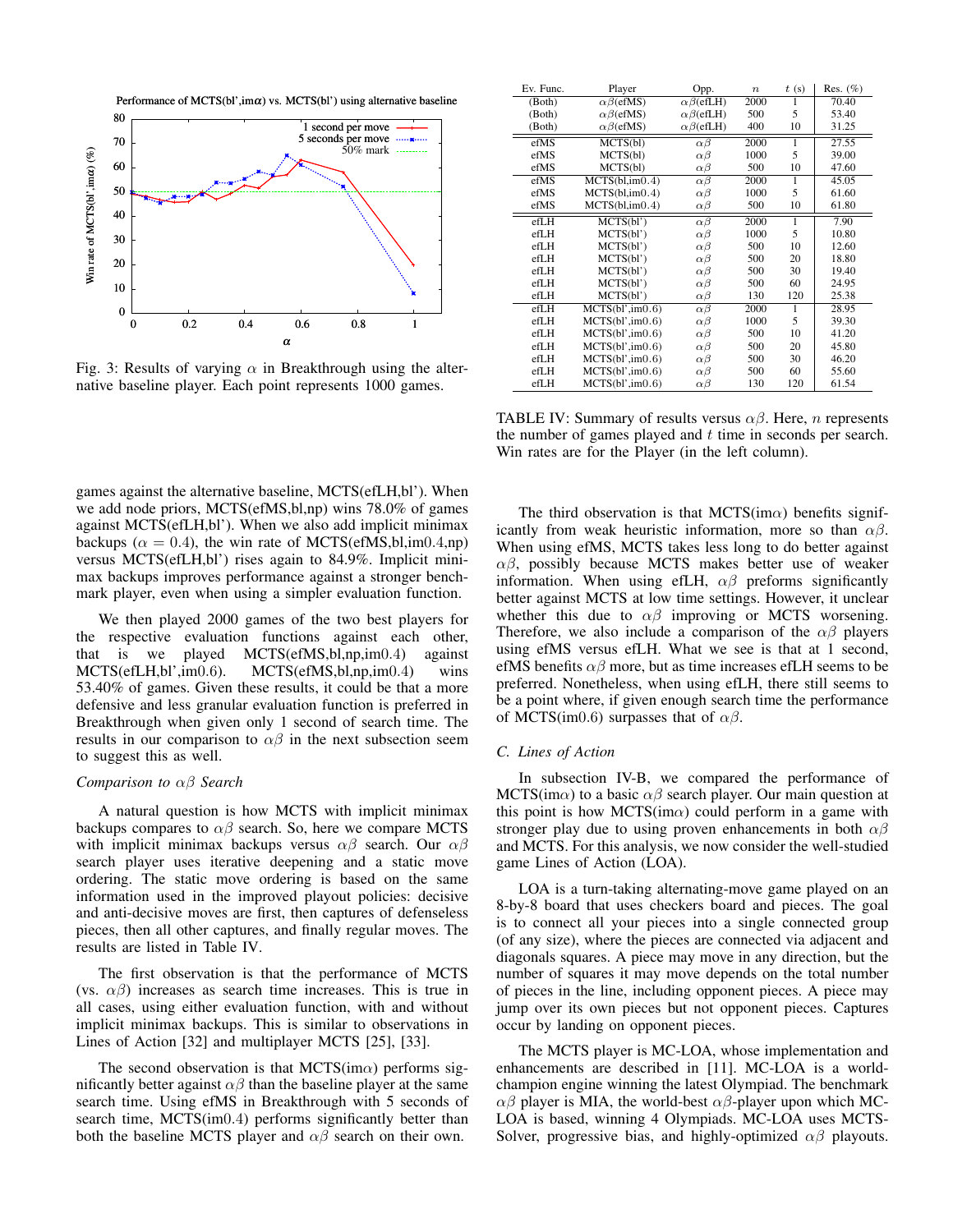



Fig. 4: Results in LOA. Each data point represents 1000 games with 1 second of search time.

| Options   | Player           | Opp.          | $\eta$ | t. | Res. $(\%)$ |
|-----------|------------------|---------------|--------|----|-------------|
| PB        | $MCTS(im\alpha)$ | <b>MCTS</b>   | 32000  |    | 50.59       |
| <b>PB</b> | $MCTS(im\alpha)$ | <b>MCTS</b>   | 6000   | 5  | 50.91       |
| $\neg$ PB | $MCTS(im\alpha)$ | <b>MCTS</b>   | 1000   |    | 59.90       |
| $\neg$ PB | $MCTS(im\alpha)$ | <b>MCTS</b>   | 6000   | 5  | 63.10       |
| $\neg$ PB | $MCTS(im\alpha)$ | <b>MCTS</b>   | 2600   | 10 | 63.80       |
| $\neg$ PB | <b>MCTS</b>      | $\alpha\beta$ | 2000   | 5  | 40.0        |
| $\neg$ PB | $MCTS(im\alpha)$ | $\alpha\beta$ | 2000   | 5  | 51.0        |
| <b>PB</b> | <b>MCTS</b>      | $\alpha\beta$ | 20000  | 5  | 61.8        |
| <b>PB</b> | $MCTS(im\alpha)$ | $\alpha\beta$ | 20000  | 5  | 63.3        |

TABLE V: Summary of results for players and opponent pairings in LOA. All MCTS players use  $\alpha\beta$  playouts and MCTS(im $\alpha$ ) players use  $\alpha = 0.2$ . Here, *n* represents the number of games played and t time in seconds per search.

MIA includes the following enhancements: static move ordering, iterative deepening, killer moves, history heuristic, enhanced transposition table cutoffs, null-move pruning, multicut, realization probability search, quiescence search, and negascout/PVS. The evaluation function used is the used in MIA [34]. All of the results in LOA are based 100 opening board positions.<sup>1</sup>

We repeat the implicit minimax backups experiment with varying  $\alpha$ . At first, we use standard UCT without enhancements and a simple playout that is selects moves non-uniformly at random based on the move categories, and uses the early cut-off strategy. Then, we enable shallow  $\alpha\beta$  searches in the playouts described in [32]. Finally, we enable the progressive bias based on move categories in addition to the  $\alpha\beta$  playouts. The results for these three different settings are shown in Figure 4. As before, we notice that in the first two situations, implicit minimax backups with  $\alpha \in [0.1, 0.5]$  can lead to better performance. When the progressive bias based on move categories is added, the advantage diminishes. However, we do notice that  $\alpha \in [0.05, 0.3]$  seems to not significantly decrease the performance.

Additional results are summarized in Table V. From the graph, we reran  $\alpha = 0.2$  with progressive bias for 32000 games giving a statistically significant (95% confidence) win rate of 50.59%. We also tried increasing the search time, in both cases (with and without progressive bias), and observed a gain in performance at five and ten seconds. In the past, the strongest LOA player was MIA, which was based on  $\alpha\beta$  search. Therefore, we also test our MCTS with implicit minimax backups against an  $\alpha\beta$  player based on MIA. When progressive bias is disabled, implicit minimax backups increases the performance by 11 percentage points. There is also a small increase in performance when progressive bias is enabled. Also, at  $\alpha = 0.2$ , it seems that there is no statistically significant case of implicit minimax backups hurting performance.

#### *D. Discussion: Traps and Limitations*

The initial motivation for this work was driven by the trap moves, which pose problems in MCTS [10], [16], [19]. However, in LOA we observed that implicit minimax backups did not speed up MCTS when solving a test set of end game positions. We tried to construct an example board in Breakthrough to demonstrate how implicit minimax backups deals with problems with traps. We were unable to do so. In our experience, traps are effectively handled by the improved playout policy. Even without early terminations, simply having decisive and anti-decisive moves and preferring good capture moves seems to be enough to handle traps in Breakthrough. Also, even with random playouts, an efficient implementation with MCTS-Solver handles shallow traps. Therefore, we believe that the explanation for the advantage offered by implicit minimax backups is more subtle than simply detecting and handling traps. In watching several Breakthrough games, it seems that MCTS with implicit minimax backups builds "fortress" structures [35] that are then handled better than standard MCTS.

While we have shown positive results in a number of domains, we recognize that this technique is not universally applicable. We believe that implicit minimax backups work because there is short-term tactical information, which is not captured in the long-term playouts, but is captured by the implicit minimax procedure. Additionally, we suspect that there must be strategic information in the playouts which is not captured in the shallower minimax backups. Thus, success depends on both the domain and the evaluation function used. We also ran experiments for implicit minimax backups in Chinese Checkers and the card game Hearts, and there was no significant improvement in performance, but more work has to be performed to understand if we would find success with a better evaluation function.

## V. CONCLUSION

We have introduced a new technique called implicit minimax backups for MCTS. This technique stores the information from both sources separately, only combining the two sources to guide selection. Implicit minimax can lead to stronger play even with simple evaluation functions, which are often readily available. In Breakthrough, our evaluation shows that implicit minimax backups increases the strength of MCTS significantly compared to similar techniques for improving

<sup>1</sup>https://dke.maastrichtuniversity.nl/m.winands/loa/